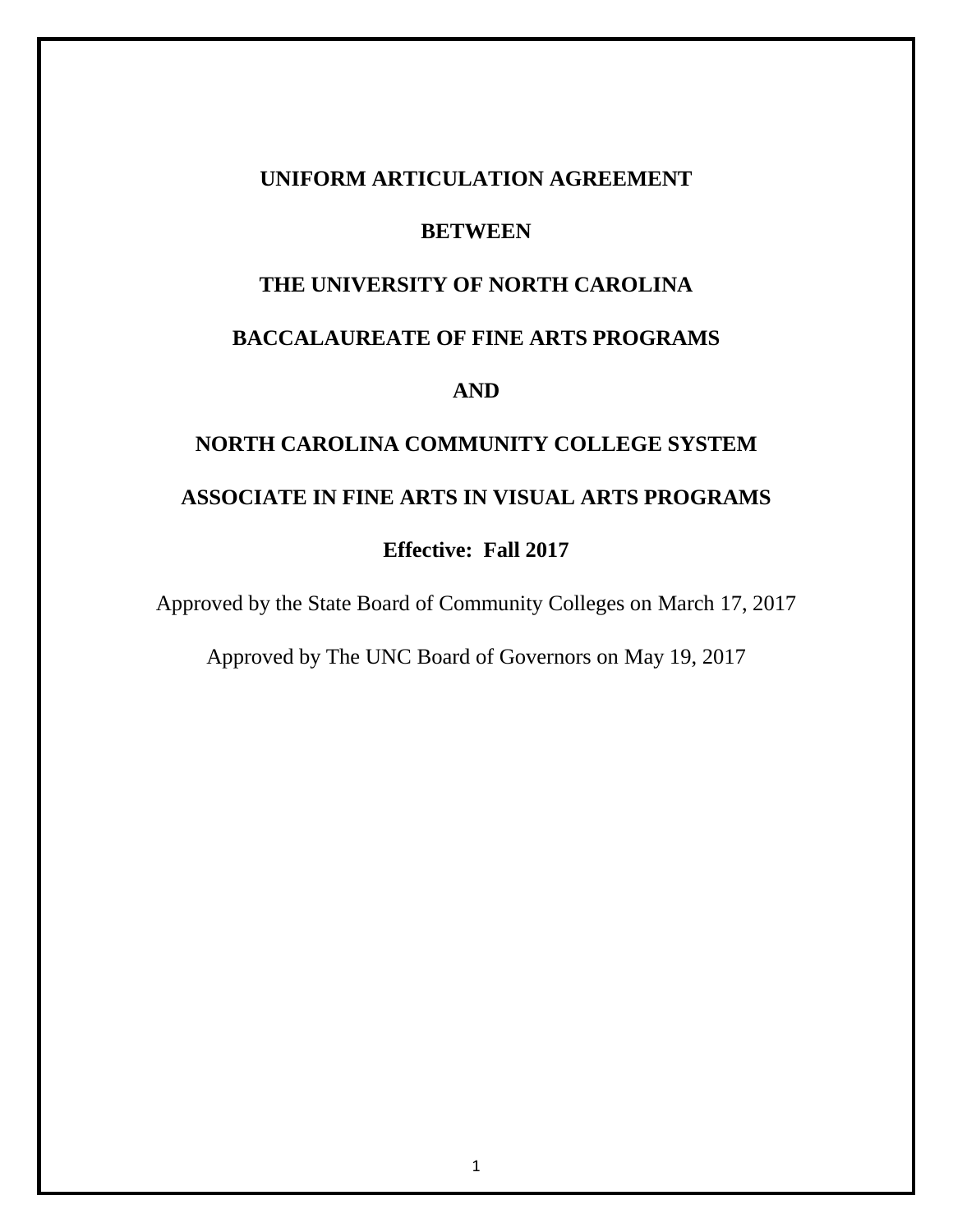# **TABLE OF CONTENTS**

# **Appendices**

<span id="page-1-0"></span>

| A. Participating Programs                                                               | 8  |
|-----------------------------------------------------------------------------------------|----|
| B. AFA in Visual Arts to BFA Transfer Committee Procedures                              | 9  |
| C. AFA in Visual Arts to BFA Transfer Committee Membership                              | 9  |
| D. AFA in Visual Arts to BFA Articulation Agreement Transfer Credit Appeal<br>Procedure | 10 |
| E. Associate in Fine Arts (AFA) in Visual Arts Curriculum Standard                      | 12 |
| F. NC Public Colleges and Universities Honoring the AFAVA to BFA AA                     | 14 |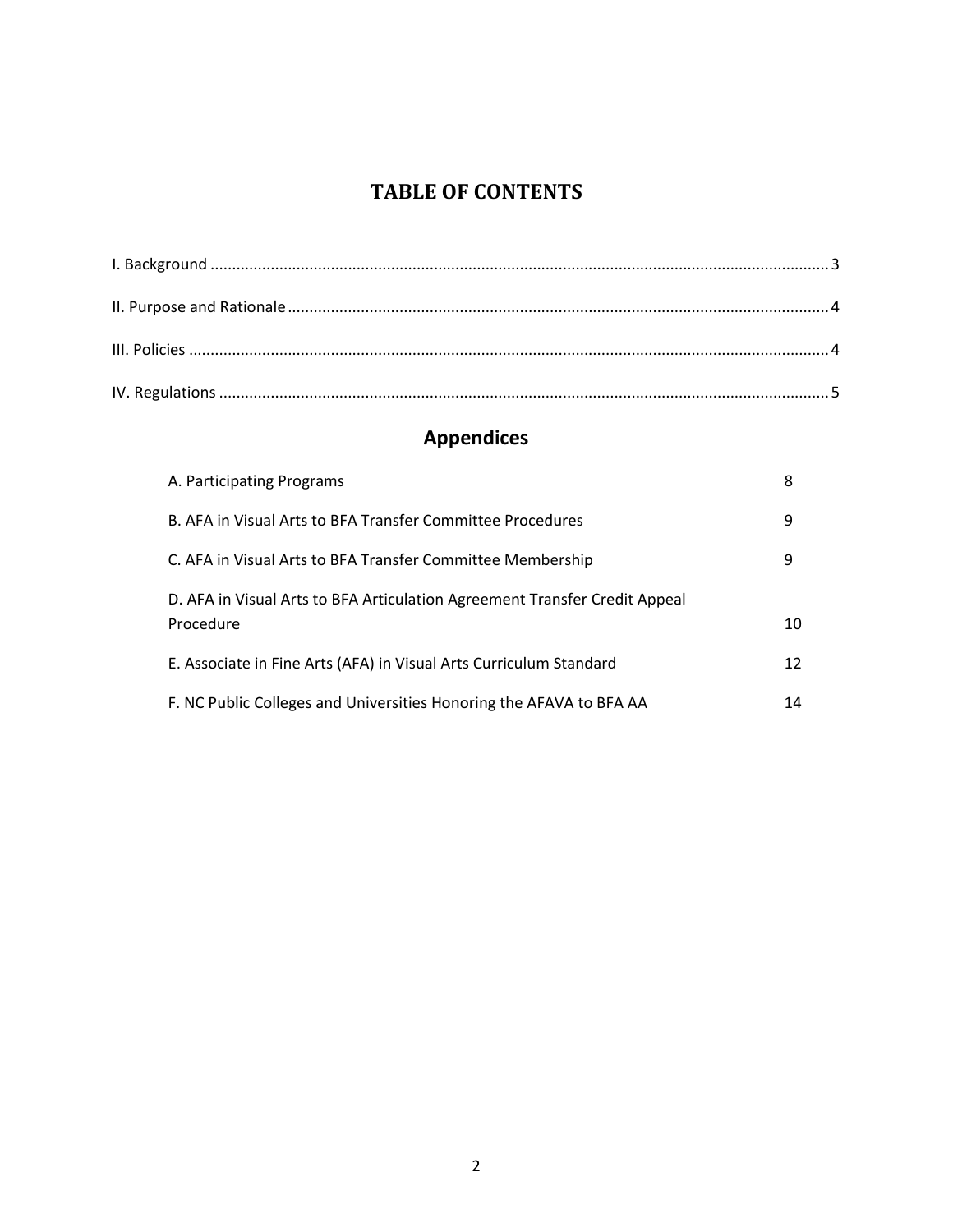# **I. Background**

Since 2013 community college and university visual arts faculty, department chairs, and administrators have been focused on forging productive, collaborative relationships founded on the common goal of best serving students pursuing the visual arts in North Carolina's public community colleges and universities. The implementation of the 2014 Comprehensive Articulation Agreement between the two systems presented motivation for visual arts programs across North Carolina's institutions of public higher education to re-evaluate the needs of students, to improve curriculum, and to commit to improving inter-institutional collaboration in order to put student success first. There is strong evidence of the successes of these efforts, with highlights including the establishment of the NC Community College AFA Association (NCCCAFAA), the creation of the annual NC Community College Fine Arts Conference (a statewide conference for both community college and university faculty that is in its fourth year in 2017), the inaugural joint visual arts Foundations Summit of September 2016 hosted by the UNC Greensboro College of Visual and Performing Arts, and the creation of the Alliance of Visual Arts Programs (AVAP), a joint alliance of visual arts department chairs and directors from NC's community college and university programs.

The AVAP and the NCCCAFAA have worked together to develop improvements in the transfer process that include the following actions: the creation, submission, and implementation of community college AFA VA curriculum standard revision; the establishment of a community college visual arts core that is closely aligned with a university foundations core; and the creation of AFAVA to BFA AA.

**The Associate in Fine Arts in Visual Arts to Bachelor of Fine Arts Articulation Agreement (AFAVA to BFA AA)** is an agreement jointly created by the North Carolina Community College System and the University of North Carolina BFA visual arts programs. The AFAVA to BFA AA is focused on developing seamless transfer for students who begin visual arts studies at a community college and then transfer to one of the UNC BFA visual arts programs. There are seven BFA-granting institutions within the UNC system whose focus is on the visual arts. While the individual names of these seven BFA degrees may vary slightly between program, for the sake of consistency and clarity we will refer to all four-year BFA [visual arts] degrees as "BFA" within this document. The specific title of each degree will be listed in Appendix A, under Participating Programs.

# **II. Purpose and Rationale**

<span id="page-2-0"></span>This document presents a uniform, statewide academic progression agreement that will promote educational advancement opportunities for Associate in Fine Arts in Visual Arts graduates moving between North Carolina community colleges and the constituent institutions of The University of North Carolina in order to complete Bachelor of Fine Arts degree. It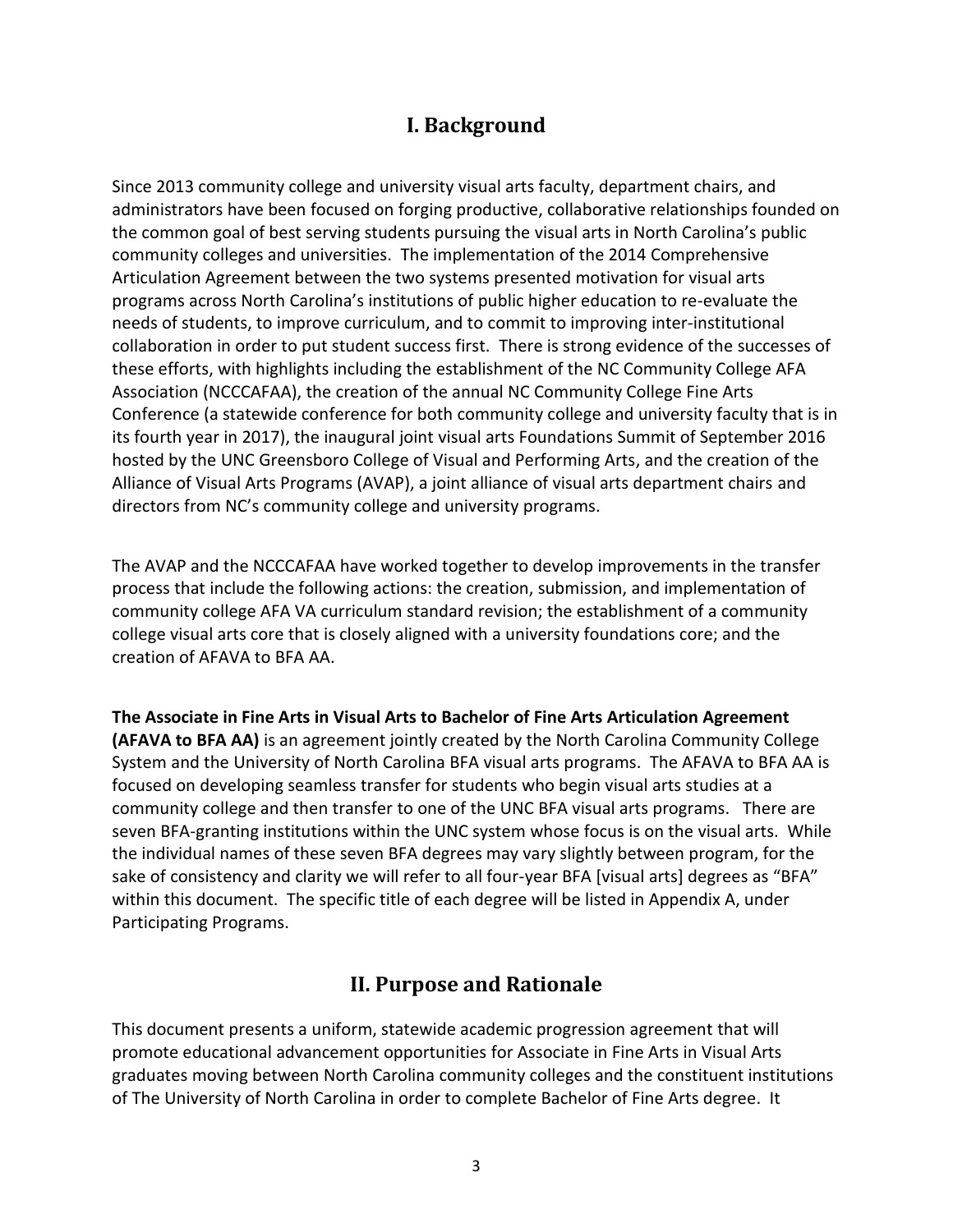describes a progression degree plan that includes required general education and prerequisite courses that are acceptable to all state-funded visual arts Bachelor of Fine Arts visual arts programs. AFA in Visual Arts graduates will meet entrance requirements at all of the North Carolina public universities and will meet entrance requirements for application directly to the Bachelor of Fine Arts programs. AFA in Visual Arts graduates must meet the portfolio submission requirements and associated timelines as published by each BFA program. Acceptance into any BFA program is not guaranteed. Each student must follow the admissions process of the specific receiving institution.

This proposal supports the mission of the North Carolina State Board of Community Colleges and Goals 1 and 2 of the University of North Carolina's strategic document *Our Time Our Future, University of North Carolina Strategic Direction.* It moves these objectives forward by creating a more seamless and rational transfer process for community college Associate in Fine Arts in Visual Arts students.

## **III. Policies**

<span id="page-3-0"></span>The AFAVA to BFA AA is made between the State Board of the North Carolina Community College System and The University of North Carolina Board of Governors. It applies to all North Carolina community colleges that offer the Associate in Fine Arts in Visual Arts program and to those constituent institutions of The University of North Carolina that operate Bachelor of Fine Arts Programs. For the list of participating programs, see Appendix A. The AFAVA to BFA AA applies to all community college students who enter the Associate in Fine Arts in Visual Arts degree program after the effective date of this agreement and who successfully complete the AFA in Visual Arts degree.

## **A. AFA in Visual Arts to BFA Transfer Committee (AFABFATC)** Authority to

interpret and make changes in the AFAVA to BFA AA rests with the AFA to BFA Transfer Committee (AFABFATC). The AFABFATC is an eight-member co-chaired committee appointed by the Presidents of the North Carolina Community College System and The University of North Carolina. Questions concerning the AFAVA to BFA AA should be directed to the appropriate system's chief academic office (CAO) with an explanation of the institutional policy that may (appear to) be in conflict with AFAVA to BFA AA. The CAO will forward unresolved questions to the AFABFATC for resolution. Each system will appoint one ex-officio non-voting member of the AFABFATC For further details, see Appendices B and C.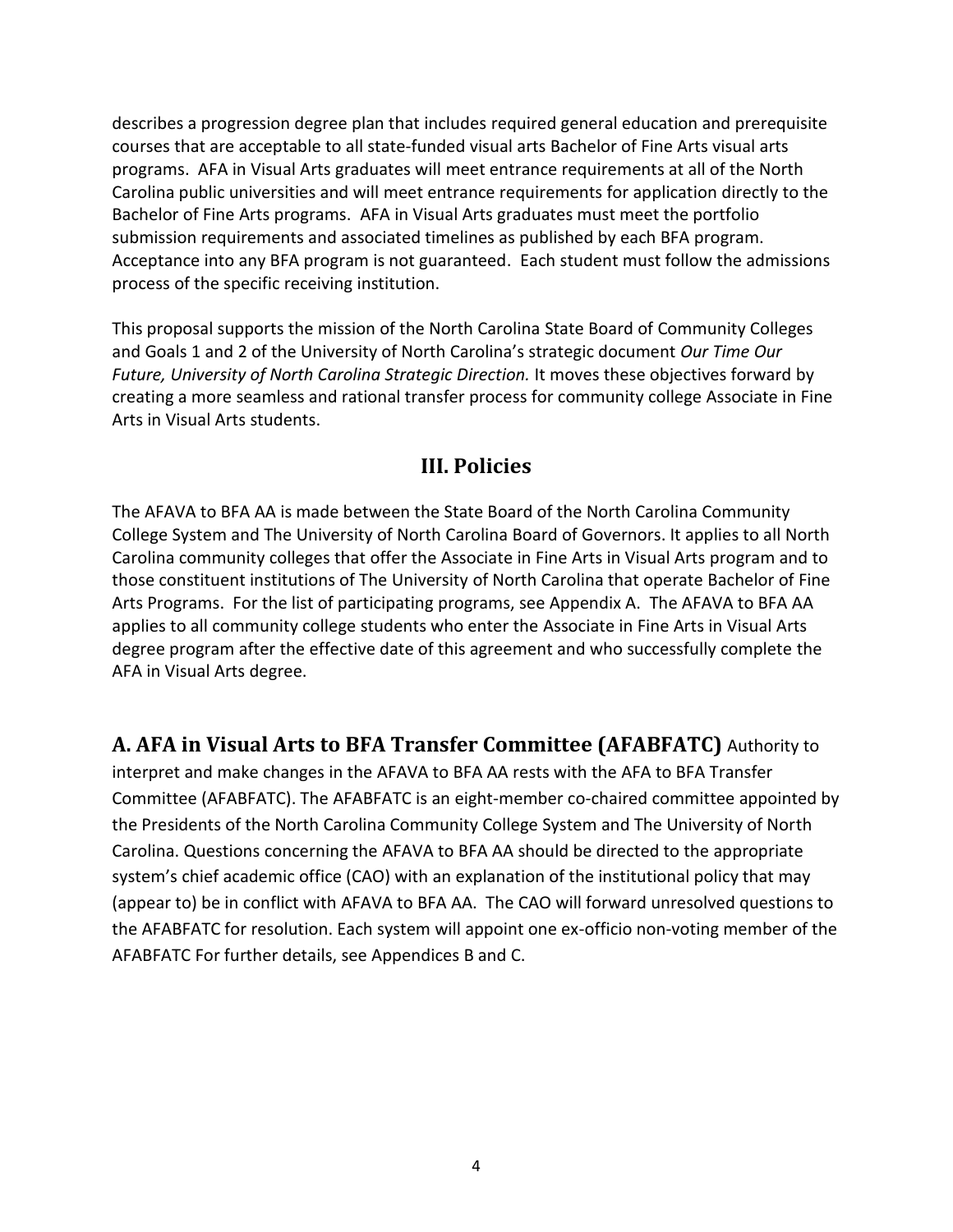# **B. Transfer Credit Appeal**

If an AFAVA to BFA AA student perceives that the terms of the AFAVA to BFA AA have not been honored, s/he may follow the AFAVA to BFA AA Transfer Credit Appeal Process as outlined in Appendix D.

## **IV. Regulations**

## <span id="page-4-0"></span>**A. Transfer of Credits**

The AFAVA to BFA AA establishes the procedures governing the transfer of credits for students who graduate from North Carolina Community College AFA in Visual Arts programs and apply to BFA [visual arts] programs at constituent institutions of The University of North Carolina. The AFAVA to BFA AA does not address admission to a specific institution or BFA program within an institution.

## **1. Eligibility**

To be eligible for the transfer of credits under the AFAVA to BFA AA, an applicant must enter a community college AFA in Visual Arts program on or after the effective date of this agreement and must earn an AFA in Visual Arts degree in a North Carolina Community College with a GPA of at least 2.0 and a grade of C or better in all transfer courses.

In order to use the AFAVA to BFA AA effectively, students should follow the prescribed AFA in Visual Arts course list. (Appendix E)

#### **2. Procedures governing transfer of Associate in Fine Arts in Visual Arts into Bachelor of Fine Arts**

- a. The AFAVA to BFA AA enables students who have graduated from North Carolina community college AFA in Visual Arts programs to complete a common list of courses that meet the entrance requirements at all of the BFA in visual arts programs at the constituent institutions of The University of North Carolina. However, because visual arts program admissions are competitive, no student is guaranteed admission to a visual arts program. In addition to meeting entrance requirements transfer students may also be required to submit a portfolio of their creative work, depending on the portfolio requirements for each institution.
- b. A student who completes an AFA in Visual Arts with a GPA of at least 2.0 and a grade of C or better in the AFAVA to BFA AA courses listed in Appendix E will have fulfilled the BFA program entry requirements, and all courses in the Universal General Education Transfer Component will transfer with course equivalency to fulfill General Education requirements for the BFA.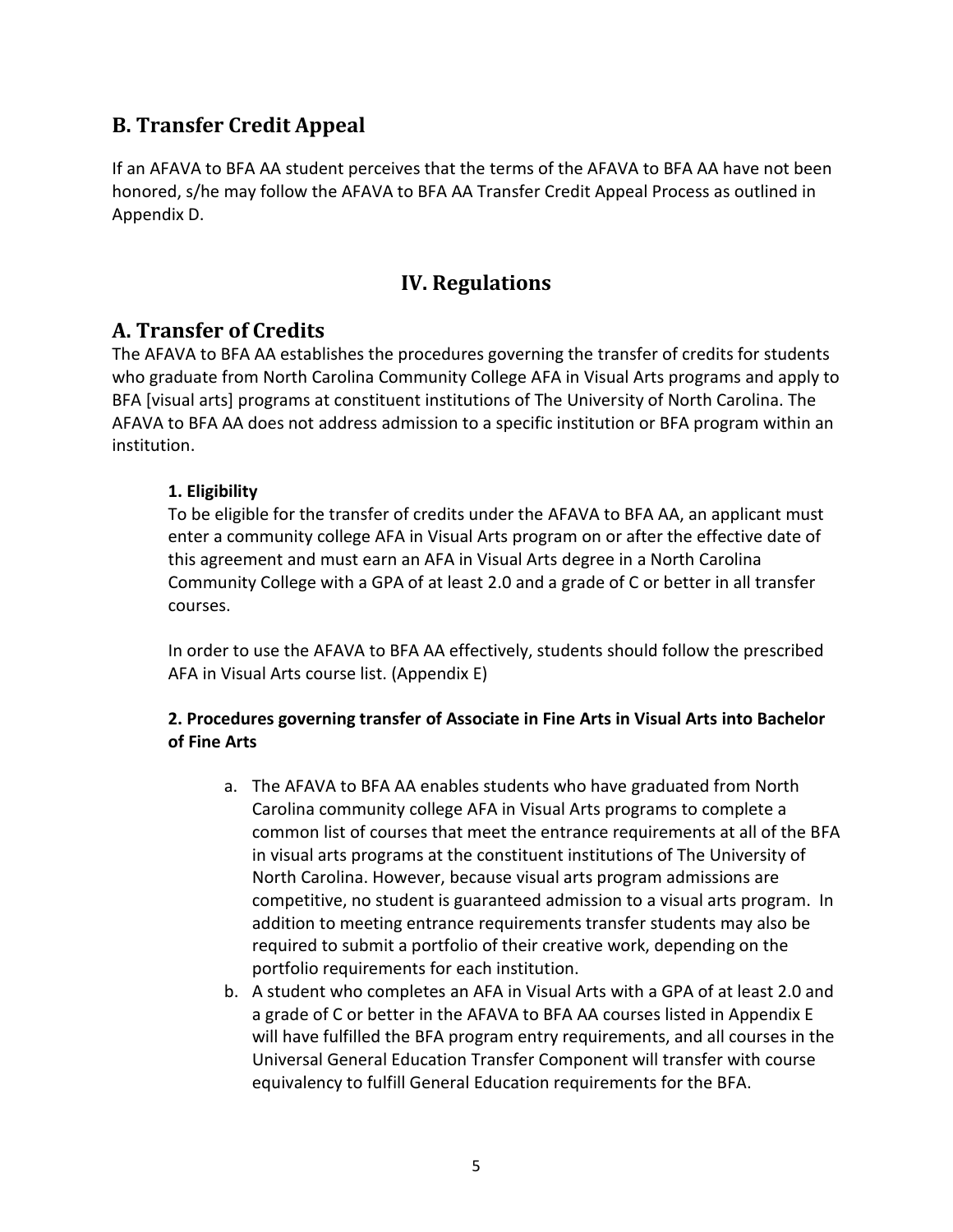c. These students will receive at least 60 semester hours of academic credit upon admission to a UNC institution.

## **3. Certification of the Associate of Fine Arts in Visual Arts degree completion**

Certification of completion of the Associate of Fine Arts in Visual Arts degree in is the responsibility of the community college at which the courses were completed. Transcript identification of the Universal General Education Transfer Component Courses is also the responsibility of the community college at which the courses were completed.

## **4. Transfer of Courses not originated at North Carolina community colleges**

Transfer courses that do not originate in a North Carolina Community College or UNC institution may be used under the AFAVA to BFA AA with the following stipulations:

- a. Courses must be completed at a regionally accredited institution of higher education;
- b. Courses must meet general education requirements; and
- c. Courses may total no more than 14 hours of general education course credit.
- d. If the courses are used to complete the AFAVA degree, the courses will transfer as a part of the degree.

## **5. Transfer of Advanced Placement (AP) course credit**

Advanced Placement (AP) course credits, awarded for a score of three or higher, are acceptable as part of a student's successfully completed AFAVA degree under the AFAVA to BFA AA.

# **B. Impact of the AFAVA to BFA AA on other articulation agreements**

The AFAVA to BFA AA takes precedence over bilateral articulation agreements established between constituent institutions of The University of North Carolina and the North Carolina Community College System but does not necessarily preclude such agreements. Institution-toinstitution articulation agreements that fall within the parameters of the AFAVA to BFA AA and enhance transferability of students from community colleges to senior institutions are acceptable. Institutional agreements conflicting with the AFAVA to BFA AA are not permitted.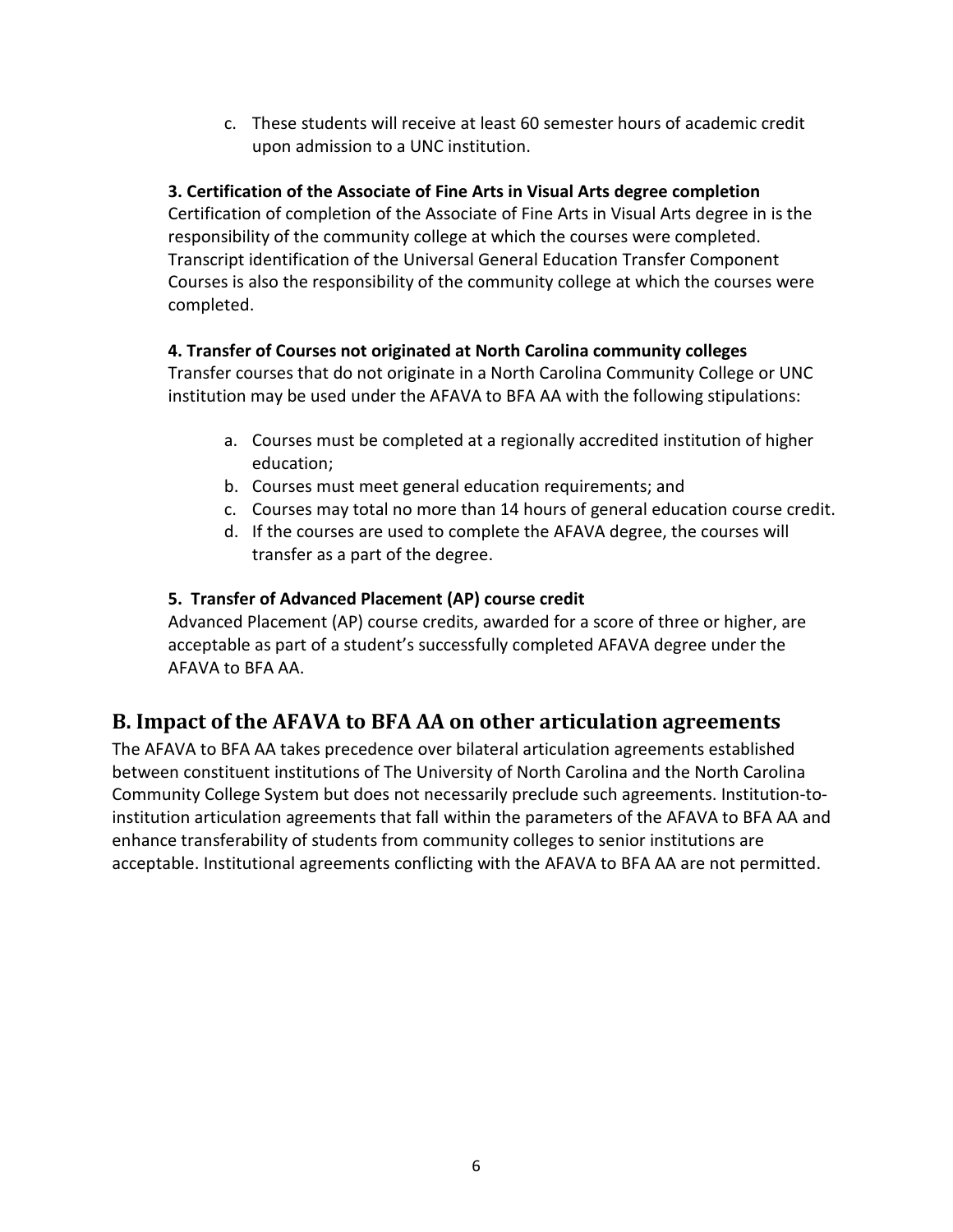#### **Appendices**

## **Appendix A: Participating Programs NCCCS Associate in Fine Arts in Visual Arts Programs** As of May 23, 2017

The following North Carolina community colleges have received approval to offer the Associate in Fine Arts in Visual Arts (A10600) degree:

Asheville-Buncombe Technical Community College Blue Ridge Community College Caldwell Community College and Technical Institute Cape Fear Community College Carteret Community College Catawba Valley Community College Central Piedmont Community College Cleveland Community College Coastal Carolina Community College College of the Albemarle Craven Community College Durham Technical Community College Fayetteville Technical Community College Forsyth Technical Community College Gaston College

Guildford Technical Community College Lenoir Community College Mitchell Community College Piedmont Community College Pitt Community College Roanoke-Chowan Community College Rockingham Community College Rowan-Cabarrus Community College Sandhills Community College South Piedmont Community College Southwestern Community College Surry Community College Tri-County Community College Vance-Granville Community College Wake Technical Community College Western Piedmont Community College

#### **UNC System BFA Programs with Degree Titles**

Appalachian State University – BFA in Studio Art East Carolina State University – BFA in Art UNC Asheville – BFA in Art UNC Chapel Hill – BFA in Studio Art UNC Charlotte – BFA in Art UNC Greensboro – BFA in Studio Art Western Carolina University – BFA in Art

#### **\*See Appendix F.**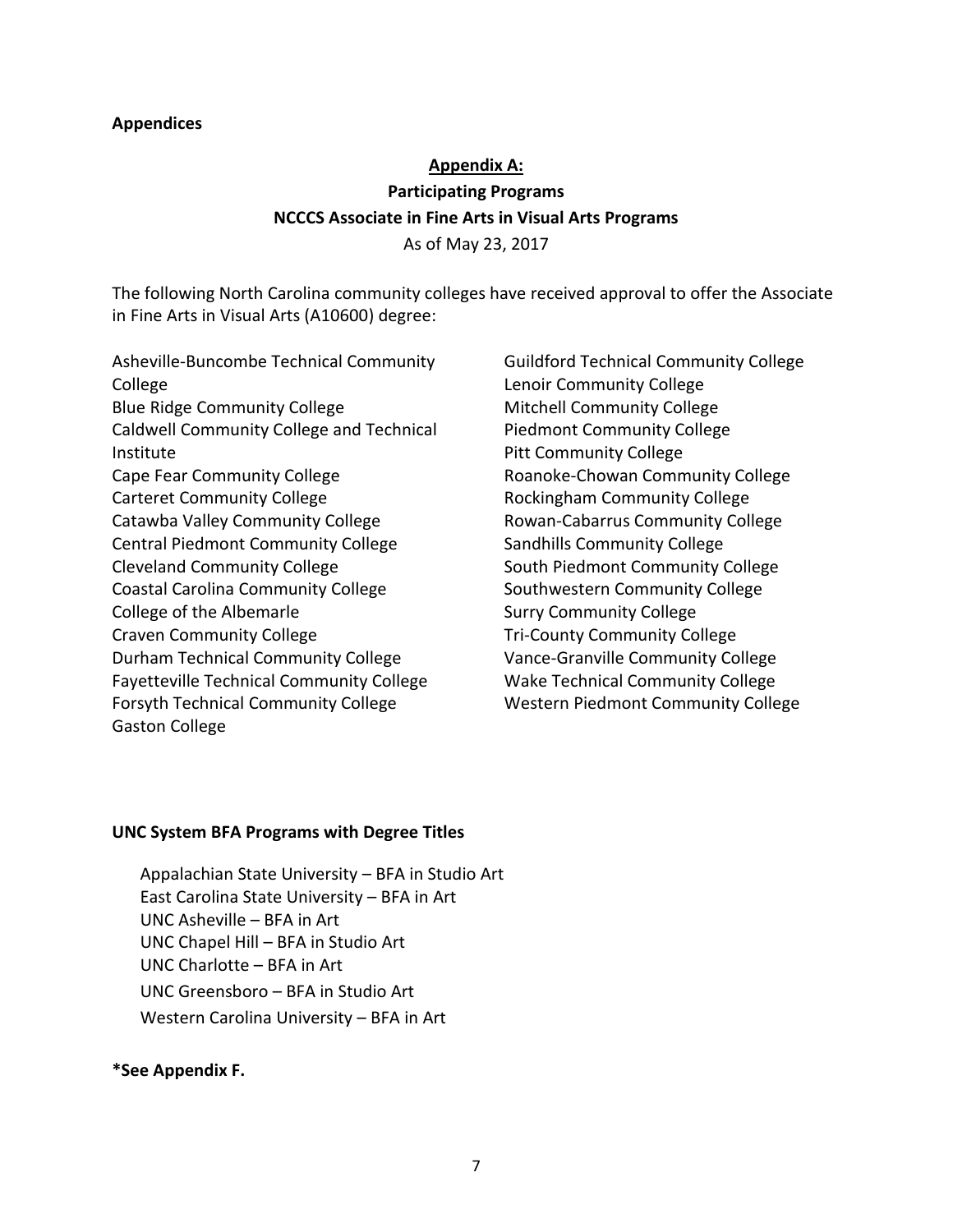## **Appendix B**

## **AFAVA to BFA AA Transfer Committee Procedures**

Articulation between the North Carolina Community College System and The University of North Carolina is a dynamic process. To ensure the currency of the AFAVA to BFA AA, occasional modifications to that agreement may be necessary. The AFAVA to BFA AA Transfer Committee (AFABFATC) will receive requests for modification only upon the recommendation of the chief academic officer of the NCCCS or UNC. Because the modification process involves faculty and administrative review, this process may require up to 12 months for final action. Decisions made by the AFABFATC will be consistent with all pertinent accreditation standards.

# **Appendix C AFAVA to BFA AA Transfer Committee Membership**

AFABFATC members shall serve three-year, staggered terms. An individual may serve no more than two consecutive terms. Some initial appointments may be for 1 or 2 years to allow for staggering of terms.

The AFABFATC shall have co-chairs, one from the NCCCS members, and one from the UNC members. Co-chairs shall be elected by the membership, and shall serve staggered terms.

#### *NCCCS Members:*

Four representatives including:

One representative from the NCCCS administration One representative from the NCCC AFA Association Executive Committee (an AFA in Visual Arts representative) Two representatives from the community college AFA in Visual Arts schools. This member will be nominated by their peers and appointed by the CAO of the NCCCS. Self-nomination with endorsement by peers is permitted.

#### *UNC Members:*

Four representatives including:

One representative from the University of North Carolina Three representatives from the university BFA institutions. These three members will be nominated by their peers and appointed by the CAO of UNC. Self-nomination with endorsement by peers is permitted.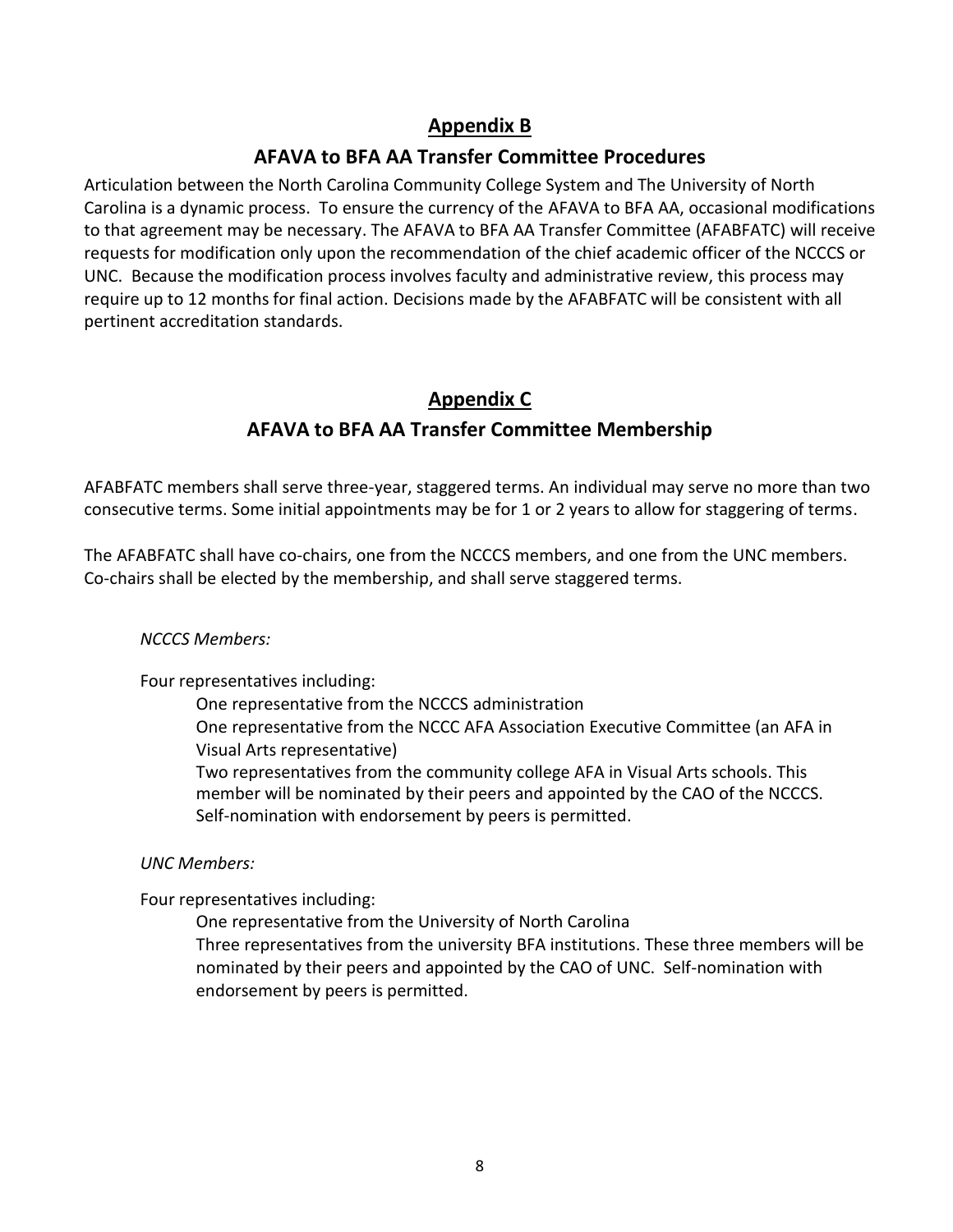# **Appendix D**

# **AFAVA to BFA Articulation Agreement Transfer Credit Appeal Procedure**

**Guiding Principle**: If a student from a North Carolina Community College System (NCCCS) college believes the terms of the AFAVA to BFA AA have not been honored by a University of North Carolina (UNC) institution to which the student has been admitted, the student may invoke the AFAVA to BFA AA Transfer Credit Appeal Procedure.

## **Steps in Filing an Appeal**

## **Step #1:**

- **By the last day of classes of the first semester for which admission is offered**, the student must submit an AFAVA to BFA AA Transfer Credit Appeal Form along with any supporting documentation to the Director of Admissions or other campus designee at the UNC campus to which the student has been admitted. Students first enrolling at the senior institution in a summer session must submit their appeal by the end of the subsequent fall semester.
- **The student must specify on the appeal form the specific AFAVA to BFA AA language that is in contention. Appeals that lack this information will not be considered.**
- The Director of Admission or other campus designee will review the appeal and respond in writing (email or letter) to the student within 15 business days.

#### **Step #2:**

- If the student is not satisfied with the decision of the Director of Admission or other campus designee, he/she may appeal on the same form to the Chief Academic Officer (Provost) of the specific University within 15 days of written notice of the director's decision.
- The Provost will review the appeal and respond in writing (email or letter) to the student within 15 business days of receiving the student's appeal.

#### **Step #3**

• If the student is not satisfied with the decision of the Provost, he/she may appeal to the AFA to BFA Transfer Committee (AFABFATC) appeals subcommittee, composed of the Co-chairs, a representative from the UNC General Administration, and a representative from the NCCCS. The student must submit the appeal to the subcommittee within 15 days of the receipt of the Provost's decision. The appeal to the AFA to BFA Transfer Committee (AFABFATC) appeals subcommittee should be sent to:

> UNC-GA AFA to BFA Transfer Committee (AFABFATC) AFAVA to BFA AA Appeal PO Box 2688, Chapel Hill, NC 27515

If a consensus is reached by the subcommittee, the student will be notified within 15 business days; if a consensus resolution is not reached, the appeal will be forwarded by the subcommittee to the full AFABFATC within 10 business days. The AFABFATC will review the appeal and notify the student of the final decision within 10 business days of receiving the appeal.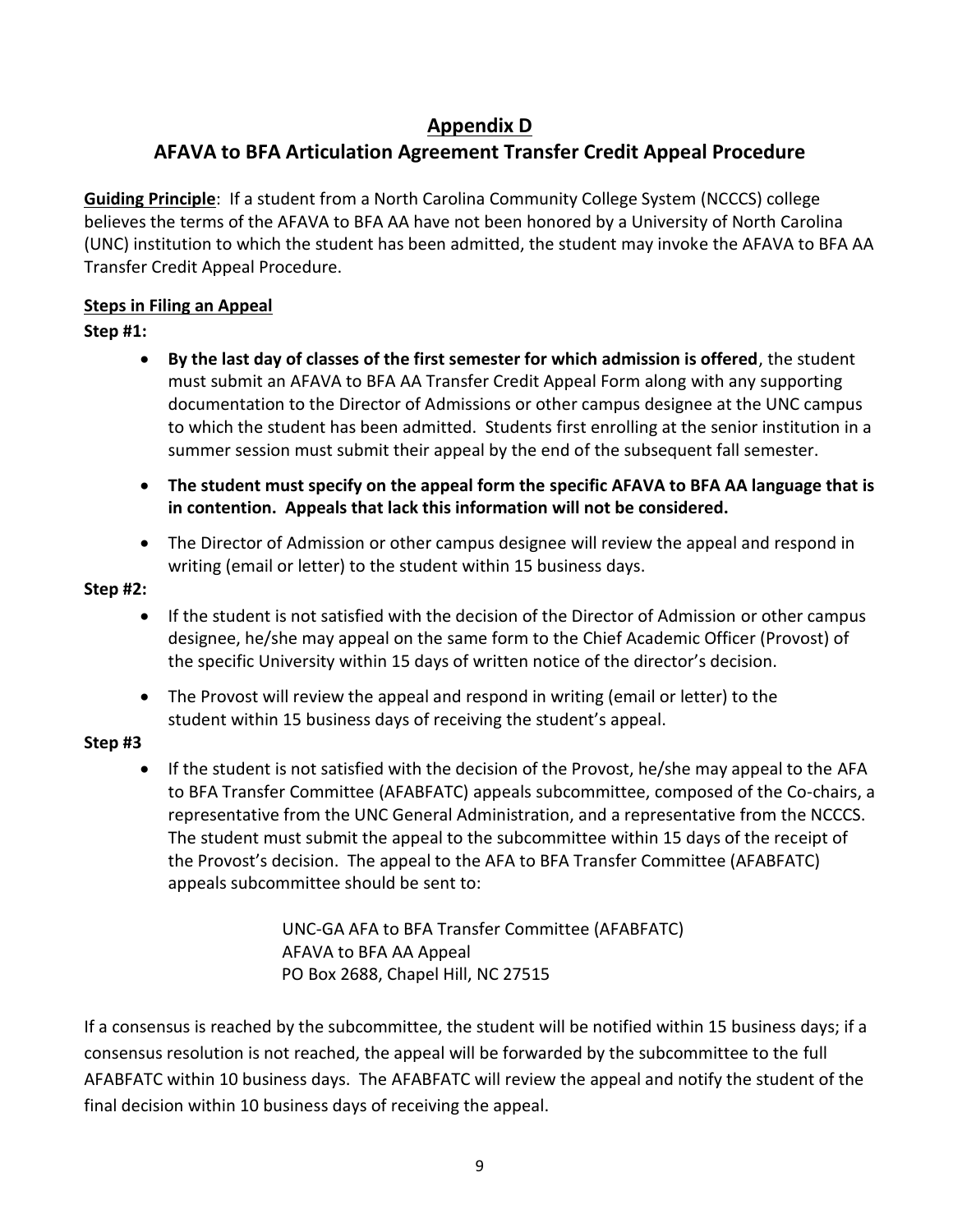#### **AFAVA to BFA AA Transfer Credit Appeal Form**

#### **University of North Carolina/North Carolina Community College System**

#### **Section 1: Student Information** (*to be completed by the student submitting the form*)

- The completed form and any supporting documentation **must be submitted to the UNC institution's Director of Admission by the last day of classes of the first semester for which admission is offered or by the end of the subsequent fall semester for students enrolling in the summer.**
- You must specify the nature of the appeal and cite the specific AFAVA to BFA AA language that is in contention. Appeals that do not include this information cannot be considered.

| Last Name: |                                                |        | First: ______________________ | MI:   |
|------------|------------------------------------------------|--------|-------------------------------|-------|
|            | (Please print or type)                         |        |                               |       |
| Address:   |                                                |        |                               |       |
|            | (Number and Street)                            | (City) | (State)                       | (Zip) |
|            |                                                |        |                               |       |
|            | (Area code/Number)                             |        |                               |       |
|            | Community College from which AFAVA was earned: |        |                               |       |
|            |                                                |        | beginning (semester/yr)       |       |

**Section 2: Basis for your appeal:** State your concern(s), citing specific language in the AFAVA to BFA AA that is applicable to your contention. Attach AFAVA to BFA AA supporting documents.

Student Signature: \_\_\_\_\_\_\_\_\_\_\_\_\_\_\_\_\_\_\_\_\_\_\_\_\_\_\_\_\_\_\_\_\_\_\_\_\_\_\_\_\_\_ Date \_\_\_\_\_\_\_\_\_\_\_\_\_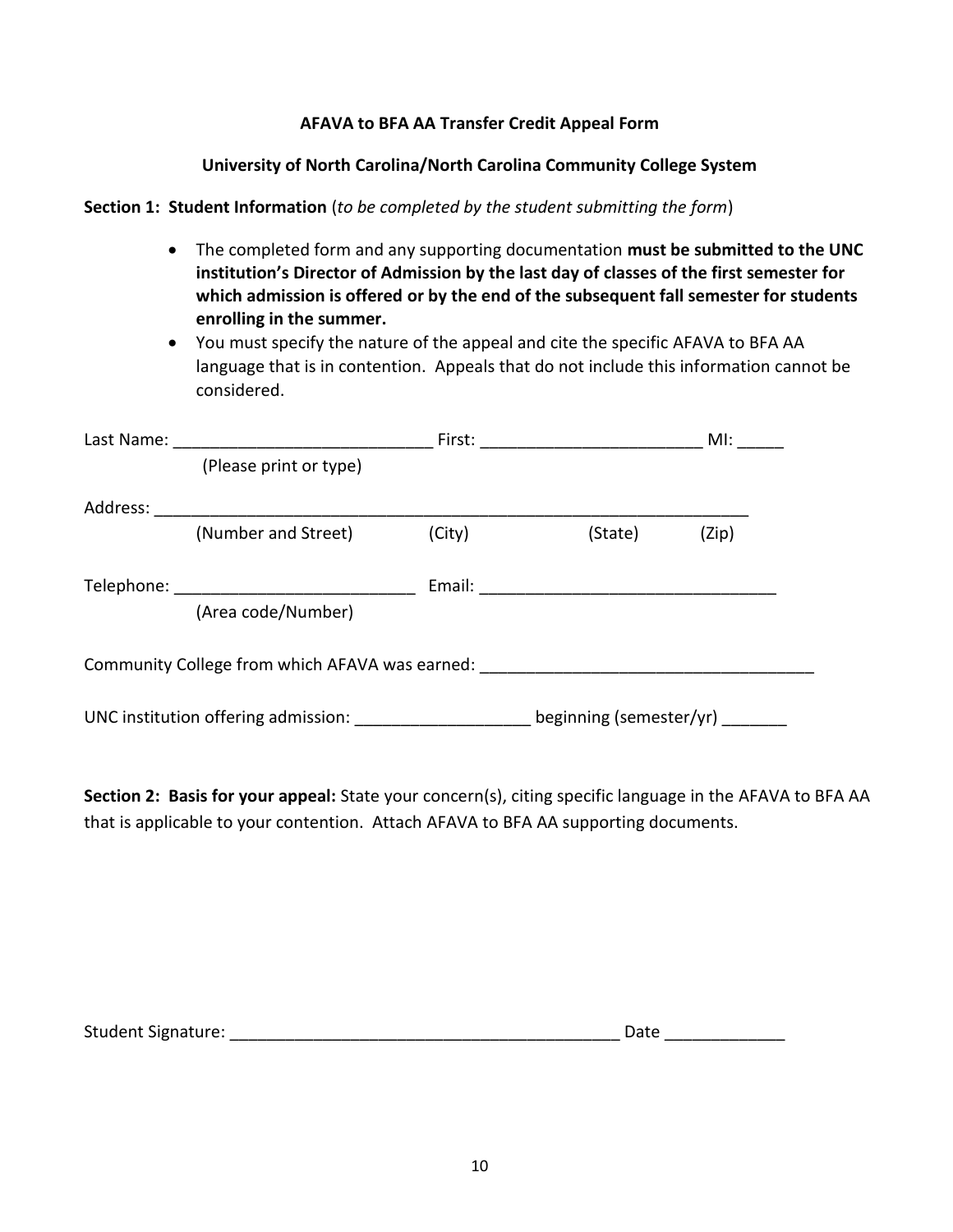#### **Appendix E**

Effective Term: Fall 2016

## **Associate in Fine Arts in Visual Arts (A10600) Curriculum Standard**

The Associate in Fine Arts in Visual Arts degree shall be granted for a planned program of study consisting of a minimum of **60 semester hours** of college transfer courses. Within the degree program, the institution shall include opportunities for the achievement of competence in reading, writing, oral communication, fundamental mathematical skills, and basic computer use.

| UNIVERSAL GENERAL EDUCATION TRANSFER (UGETC) COMPONENT                                            |                                                    |           |  |  |
|---------------------------------------------------------------------------------------------------|----------------------------------------------------|-----------|--|--|
| All Universal General Education Transfer Component courses will transfer for equivalency credit.) |                                                    |           |  |  |
| <b>English Composition (6 SHC)</b>                                                                |                                                    |           |  |  |
| <b>ENG 111</b>                                                                                    | Writing and Inquiry                                | $(3$ SHC) |  |  |
| <b>ENG 112</b>                                                                                    | Writing/Research in the Disciplines                | $(3$ SHC) |  |  |
| <b>Communications and Humanities/Fine Arts (6 SHC)</b>                                            |                                                    |           |  |  |
|                                                                                                   | Select two courses from two different disciplines. |           |  |  |
| <b>ART 111</b>                                                                                    | Art Appreciation                                   | $(3$ SHC) |  |  |
| <b>COM 231</b>                                                                                    | <b>Public Speaking</b>                             | $(3$ SHC) |  |  |
| <b>ENG 231</b>                                                                                    | American Literature I                              | $(3$ SHC) |  |  |
| <b>ENG 232</b>                                                                                    | American Literature II                             | $(3$ SHC) |  |  |
| <b>ENG 241</b>                                                                                    | <b>British Literature I</b>                        | $(3$ SHC) |  |  |
| <b>ENG 242</b>                                                                                    | <b>British Literature II</b>                       | $(3$ SHC) |  |  |
| <b>MUS 110</b>                                                                                    | <b>Music Appreciation</b>                          | $(3$ SHC) |  |  |
| <b>MUS 112</b>                                                                                    | Introduction to Jazz                               | $(3$ SHC) |  |  |
| <b>PHI 215</b>                                                                                    | Philosophical Issues                               | $(3$ SHC) |  |  |
| <b>PHI 240</b>                                                                                    | Introduction to Ethics                             | $(3$ SHC) |  |  |
| <b>Social/Behavioral Sciences (6 SHC)</b>                                                         |                                                    |           |  |  |
|                                                                                                   | Select two courses from two different disciplines. |           |  |  |
| <b>ECO 251</b>                                                                                    | Principles of Microeconomics                       | $(3$ SHC) |  |  |
| <b>ECO 252</b>                                                                                    | <b>Principles of Macroeconomics</b>                | $(3$ SHC) |  |  |
| <b>HIS 111</b>                                                                                    | <b>World Civilizations I</b>                       | $(3$ SHC) |  |  |
| <b>HIS 112</b>                                                                                    | <b>World Civilizations II</b>                      | $(3$ SHC) |  |  |
| <b>HIS 131</b>                                                                                    | American History I                                 | $(3$ SHC) |  |  |
| <b>HIS 132</b>                                                                                    | American History II                                | $(3$ SHC) |  |  |
| <b>POL 120</b>                                                                                    | American Government                                | $(3$ SHC) |  |  |
| <b>PSY 150</b>                                                                                    | <b>General Psychology</b>                          | $(3$ SHC) |  |  |
| <b>SOC 210</b>                                                                                    | Introduction to Sociology                          | $(3$ SHC) |  |  |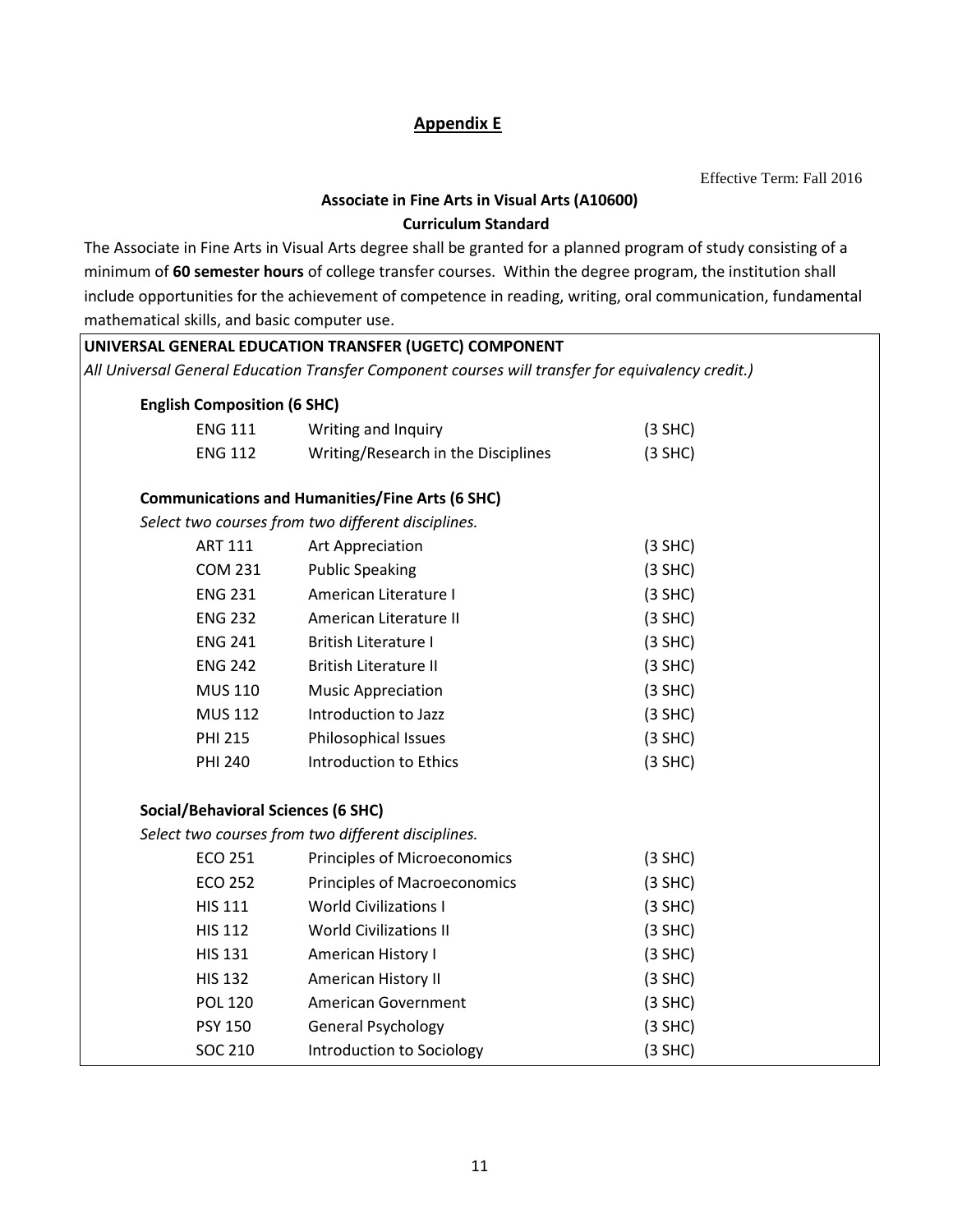#### **Math (3-4 SHC)**

*Select one course from the following:*

| MAT 143        | <b>Quantitative Literacy</b> | $(3$ SHC) |
|----------------|------------------------------|-----------|
| MAT 152        | <b>Statistical Methods I</b> | $(4$ SHC) |
| <b>MAT 171</b> | Precalculus Algebra          | $(4$ SHC) |
| <b>MAT 271</b> | Calculus I                   | $(4$ SHC) |
| <b>MAT 272</b> | Calculus II                  | $(4$ SHC) |

#### **Natural Sciences (4 SHC)**

*Select 4 SHC from the following:*

AST 111 Descriptive Astronomy (3 SHC) *and* AST 111A Descriptive Astronomy Lab (1 SHC) AST 151 General Astronomy I (3 SHC) *and* AST 151A General Astronomy I Lab (1 SHC) BIO 110 Principles of Biology (4 SHC) BIO 111 General Biology I (4 SHC) CHM 151 General Chemistry I (4 SHC) GEL 111 Geology (4 SHC) PHY 110 Conceptual Physics (3 SHC) *and* PHY 110A Conceptual Physics Lab (1 SHC)

#### **ART (15 SHC)**

#### **Additional Universal General Education Transfer Courses: ART**

| <b>ART 114</b><br><b>ART 115</b> | Art History Survey I<br>Art History Survey II | $(3$ SHC)<br>$(3$ SHC) |
|----------------------------------|-----------------------------------------------|------------------------|
| <b>Other Required: ART</b>       |                                               |                        |
| <b>ART 121</b>                   | <b>Two-Dimensional Design</b>                 | $(3$ SHC)              |
| <b>ART 122</b>                   | Three-Dimensional Design                      | $(3$ SHC)              |
| <b>ART 131</b>                   | Drawing I                                     | $(3$ SHC)              |

*An additional 18-20 SHC of courses should be selected from the courses classified as pre-major, elective, general education, or UGETC within the Comprehensive Articulation Agreement. Students should select these courses based on their intended major and transfer university.* 

#### **Academic Transition** (1 SHC)

ACA 122 College Transfer Success (1 SHC)

#### **Total Semester Hours Credit (SHC) in Program: 60-61\***

\**One semester hour of credit may be included in a 61 SHC Associate in Fine Arts in Visual Arts program of study. The transfer of this hour is not guaranteed.*

*Students must meet the receiving university's foreign language and/or health and physical education requirements, if applicable, prior to or after transfer to the senior institution. Approved by the State Board of Community Colleges on February 19, 2016; Editorial revision 06/29/2016*